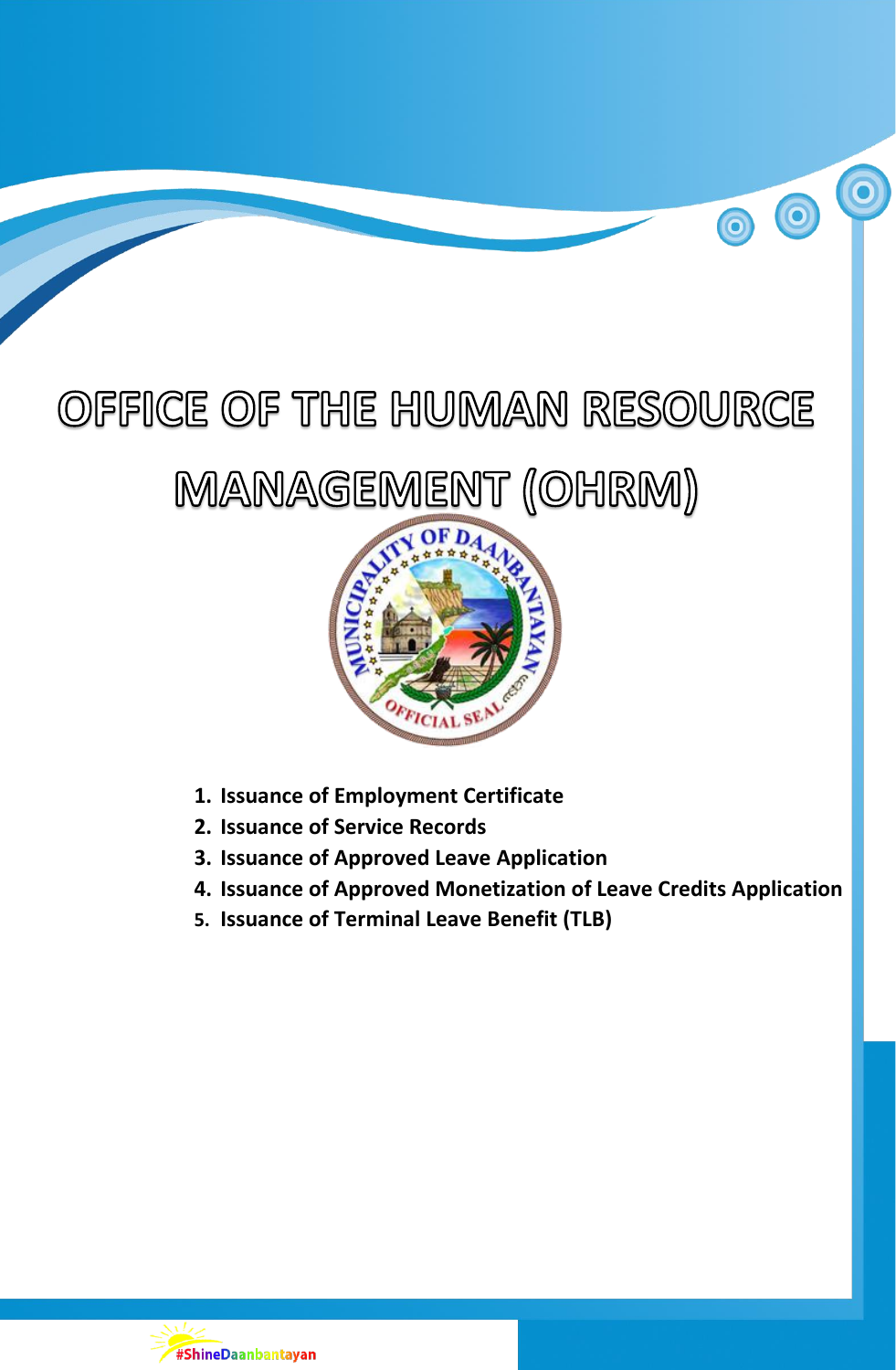

## **Issuance of Employment Certificate**

#### **Service Information:**

**ABOUT THE SERVICE:** The Certificate of Employment is usually one of the requirements for seeking job vacancies, promotion, for applying housing loan & other loan applications and for any other purpose.

| <b>OFFICE OR DIVISION</b>                         |                                                            | Human Resource Management Office       |                        |                                  |                                                                                                                                      |  |  |
|---------------------------------------------------|------------------------------------------------------------|----------------------------------------|------------------------|----------------------------------|--------------------------------------------------------------------------------------------------------------------------------------|--|--|
| <b>CLASSIFICATION</b>                             |                                                            | Simple                                 |                        |                                  |                                                                                                                                      |  |  |
| <b>TYPE OF</b><br><b>TRANSACTION</b>              |                                                            | G2G - Government to Government         |                        |                                  |                                                                                                                                      |  |  |
| <b>WHO MAY AVAIL</b>                              |                                                            | LGU Daanbantayan Officials & Employees |                        |                                  |                                                                                                                                      |  |  |
| <b>CHECKLIST OF REQUIREMENTS</b>                  |                                                            |                                        | <b>Where to Secure</b> |                                  |                                                                                                                                      |  |  |
| none                                              |                                                            |                                        |                        |                                  | none                                                                                                                                 |  |  |
| <b>CLIENT STEPS</b>                               | <b>AGENCY ACTIONS</b>                                      |                                        | <b>FEES TO BE PAID</b> | <b>PROCESSING</b><br><b>TIME</b> | <b>PERSON RESPONSIBLE</b>                                                                                                            |  |  |
| 1. Accomplish<br>request form                     | 1. Receive the request form<br>2. Verify employment record |                                        | None                   | 3min                             | Mary Ann Labrado (Casual);<br>Geraldine Arreglo (Admin Aide I);<br>Josephine Tahanlangit<br>(Admin Aide IV);<br>Arline Gomez (HRMA); |  |  |
| 2. Wait upon<br>verifying<br>employment<br>record |                                                            |                                        | None                   | 60min                            | Geraldine Arreglo (Admin Aide I);<br>Josephine Tahanlangit<br>(Admin Aide IV);<br>Arline Gomez (HRMA);                               |  |  |
| 3. Wait while<br>processing the<br>certification  | 3. Processing of certification                             |                                        | None                   | 40min                            | Geraldine Arreglo (Admin Aide I);<br>Josephine Tahanlangit<br>(Admin Aide IV);<br>Arline Gomez (HRMA);                               |  |  |
| 4. Wait while<br>signing the<br>certification     | 4. Signing of certification                                |                                        |                        | 10 <sub>min</sub>                | Arline Gomez (HRMA);<br>Miraflor Comendador(HRMO)                                                                                    |  |  |
| 5. Receiving of<br>certification                  | 5. Releasing of certification                              |                                        |                        | 10 <sub>min</sub>                | Geraldine Arreglo (Admin Aide I);<br>Josephine Tahanlangit<br>(Admin Aide IV);<br>Arline Gomez (HRMA);                               |  |  |
|                                                   |                                                            | <b>Total</b>                           |                        | 2hrs & 3min                      |                                                                                                                                      |  |  |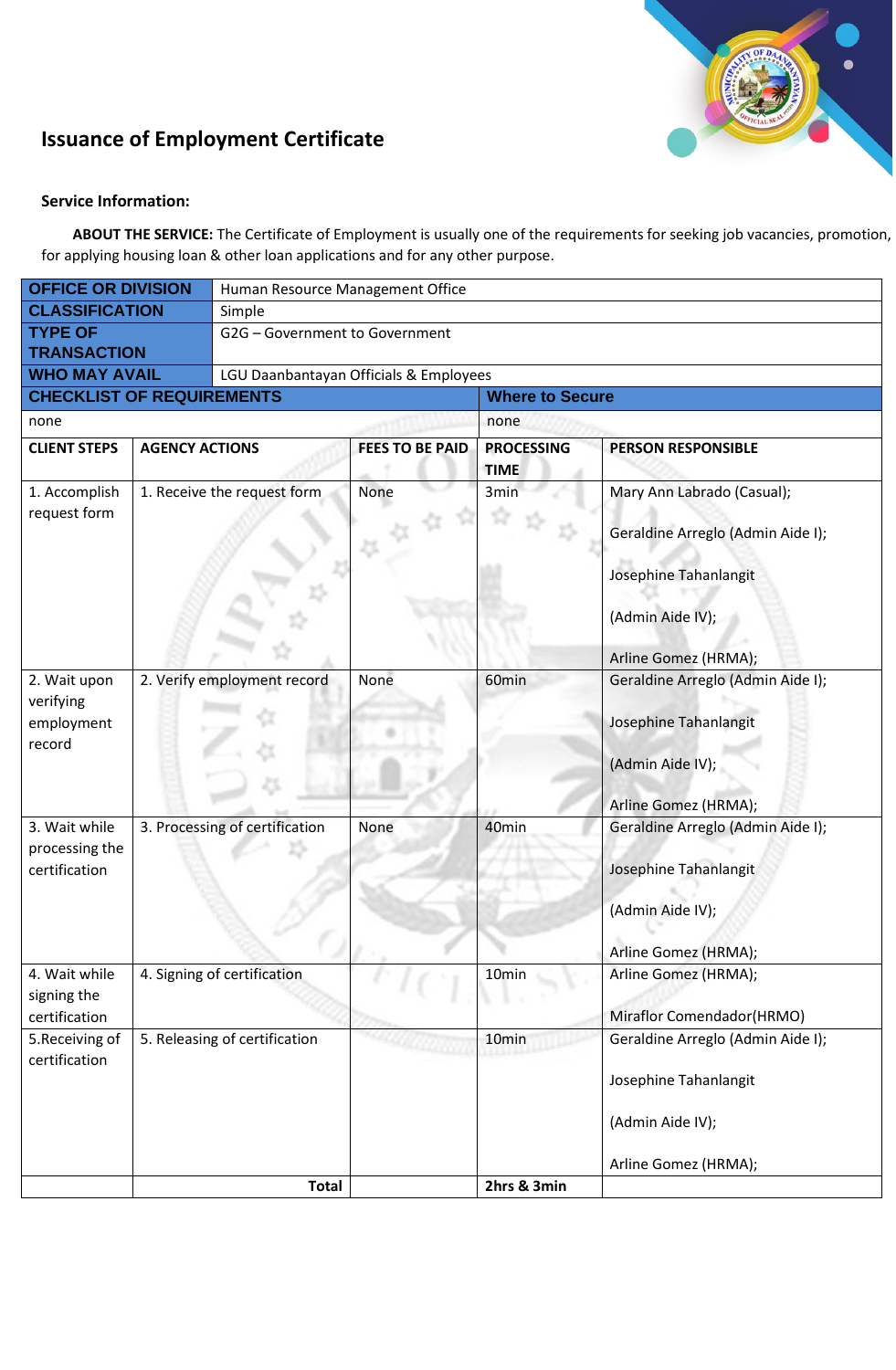

## **Issuance of Service Records**

#### **Service Information:**

**ABOUT THE SERVICE:** The service record is one of the requirements for processing of claims, benefits, loan applications and for any other purpose.

| <b>OFFICE OR DIVISION</b>                                      |  | Human Resource Management Office       |                        |                                  |                                  |                                                                                                                                      |  |
|----------------------------------------------------------------|--|----------------------------------------|------------------------|----------------------------------|----------------------------------|--------------------------------------------------------------------------------------------------------------------------------------|--|
| <b>CLASSIFICATION</b>                                          |  | Simple                                 |                        |                                  |                                  |                                                                                                                                      |  |
| <b>TYPE OF</b><br><b>TRANSACTION</b>                           |  | G2G - Government to Government         |                        |                                  |                                  |                                                                                                                                      |  |
| <b>WHO MAY AVAIL</b>                                           |  | LGU Daanbantayan Officials & Employees |                        |                                  |                                  |                                                                                                                                      |  |
| <b>CHECKLIST OF REQUIREMENTS</b>                               |  |                                        | <b>Where to Secure</b> |                                  |                                  |                                                                                                                                      |  |
| none                                                           |  |                                        | none                   |                                  |                                  |                                                                                                                                      |  |
| <b>CLIENT STEPS</b>                                            |  | <b>AGENCY ACTIONS</b>                  |                        | <b>FEES TO BE</b><br><b>PAID</b> | <b>PROCESSING</b><br><b>TIME</b> | <b>PERSON RESPONSIBLE</b>                                                                                                            |  |
| 1. Accomplish<br><b>Request Form</b>                           |  | Receive & review the request form      |                        | None                             | 5 <sub>min</sub>                 | Mary Ann Labrado (Casual);<br>Geraldine Arreglo (Admin Aide I);<br>Josephine Tahanlangit<br>(Admin Aide IV);<br>Arline Gomez (HRMA); |  |
| 2. Wait while<br>updating &<br>processing of<br>service record |  | Updating & printing of Service Record  |                        | None                             | 40min                            | Josephine Tahanlangit<br>(Admin Aide IV);<br>Arline Gomez (HRMA);                                                                    |  |
| 3. Waiting while<br>signing the service<br>record              |  | <b>Signing of Service Record</b>       |                        | None                             | 10min                            | Arline Gomez (HRMA);<br>Miraflor Comendador(HRMO)                                                                                    |  |
| 4. Receiving of<br>Service Record                              |  | <b>Releasing of Service Record</b>     |                        | None                             | 5 <sub>min</sub>                 | Josephine Tahanlangit<br>(Admin Aide IV);<br>Arline Gomez (HRMA);                                                                    |  |
|                                                                |  |                                        | <b>Total</b>           |                                  | 1 <sub>hr</sub>                  |                                                                                                                                      |  |
|                                                                |  |                                        |                        |                                  |                                  |                                                                                                                                      |  |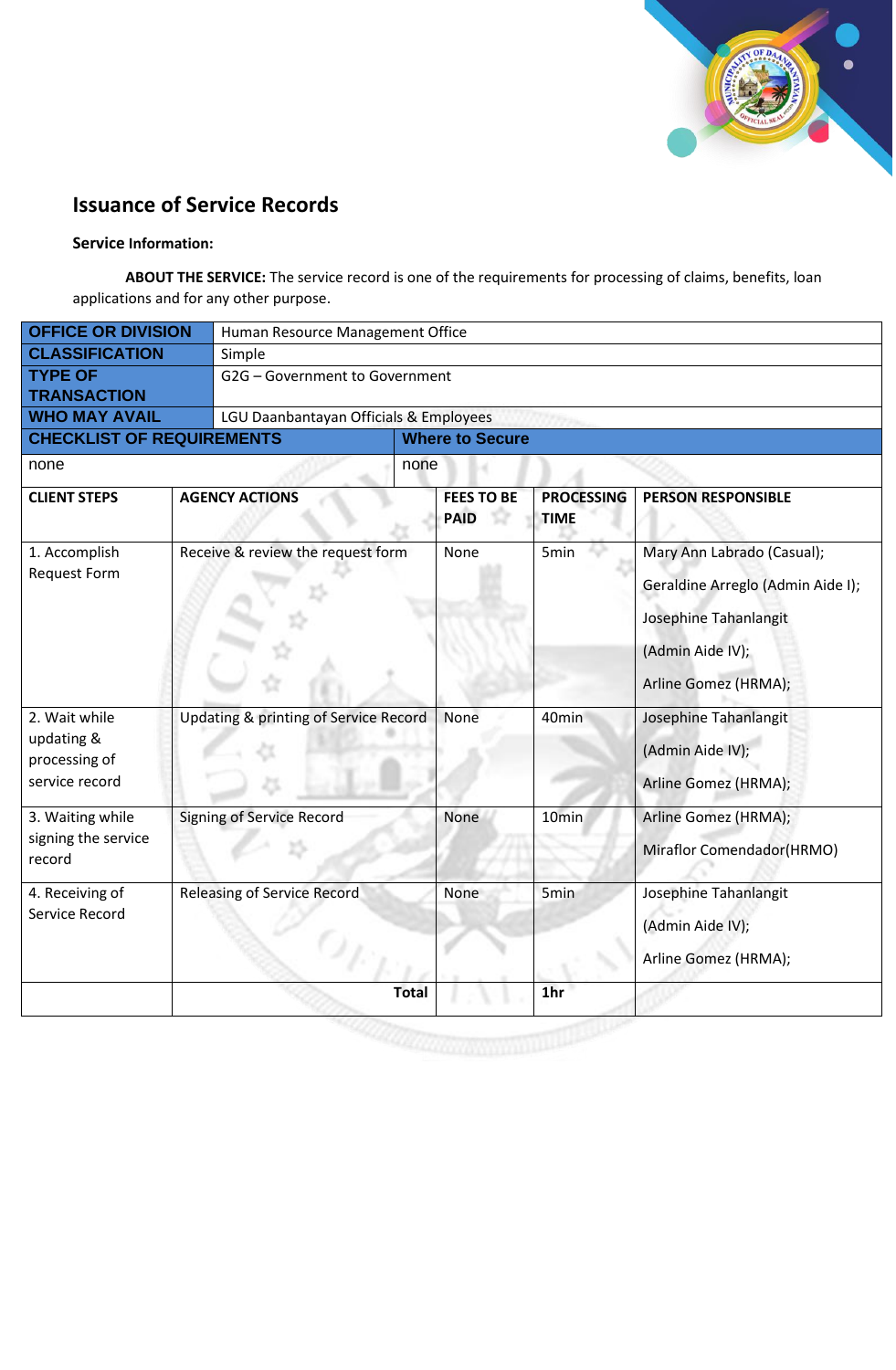

## **Issuance of Approved Leave Application**

#### **Service Information:**

**ABOUT THE SERVICE:** The leave of absence is a right granted to officials and employees not to report for work with or without pay as may be provided by law.

The filing of leave application is necessary, when an official or an employee is absent from work due to illness and/or personal transaction/s.

| <b>OFFICE OR DIVISION</b>                                    |  | Human Resource Management Office                     |                                  |                                  |                                                                                                                                      |  |  |  |
|--------------------------------------------------------------|--|------------------------------------------------------|----------------------------------|----------------------------------|--------------------------------------------------------------------------------------------------------------------------------------|--|--|--|
| <b>CLASSIFICATION</b>                                        |  | Simple                                               |                                  |                                  |                                                                                                                                      |  |  |  |
| <b>TYPE OF</b>                                               |  | G2G - Government to Government                       |                                  |                                  |                                                                                                                                      |  |  |  |
| <b>TRANSACTION</b>                                           |  |                                                      |                                  |                                  |                                                                                                                                      |  |  |  |
| <b>WHO MAY AVAIL</b>                                         |  | LGU Daanbantayan Officials & Employees               |                                  |                                  |                                                                                                                                      |  |  |  |
| <b>CHECKLIST OF REQUIREMENTS</b>                             |  |                                                      |                                  | <b>Where to Secure</b>           |                                                                                                                                      |  |  |  |
| none                                                         |  |                                                      |                                  | none                             |                                                                                                                                      |  |  |  |
| <b>CLIENT STEPS</b>                                          |  | <b>AGENCY ACTIONS</b>                                | <b>FEES TO BE</b><br><b>PAID</b> | <b>PROCESSING</b><br><b>TIME</b> | <b>PERSON RESPONSIBLE</b>                                                                                                            |  |  |  |
| 1. Accomplish Leave<br>Form Application<br>(2copies)         |  | Receive the leave form application                   | None                             | 5min                             | Mary Ann Labrado (Casual);<br>Geraldine Arreglo (Admin Aide I);<br>Josephine Tahanlangit<br>(Admin Aide IV);<br>Arline Gomez (HRMA); |  |  |  |
| 2. Wait while<br>recording & updating<br>of leave credits    |  | Recording & updating of leave<br>credits commutation | None                             | 30 <sub>min</sub>                | Josephine Tahanlangit<br>(Admin Aide IV);                                                                                            |  |  |  |
| 3. Waiting while<br>processing of leave<br>form application  |  | Processing of leave form application                 | None                             | 30min                            | Josephine Tahanlangit<br>(Admin Aide IV);<br>Miraflor Comendador(HRMO)                                                               |  |  |  |
| 4. Waiting while<br>approving of leave<br>form application   |  | Approving of leave form application                  | None                             | 1day                             | Mun. Admin Hazelita Malaga;<br>Mun. Mayor Sun J. Shimura                                                                             |  |  |  |
| 5. Receiving a copy<br>of approved leave<br>form application |  | Releasing of approved leave form<br>application      | None                             | 10 <sub>min</sub>                | Josephine Tahanlangit<br>(Admin Aide IV);                                                                                            |  |  |  |
|                                                              |  | <b>Total</b>                                         |                                  | 1day, 1hr,<br>15min              |                                                                                                                                      |  |  |  |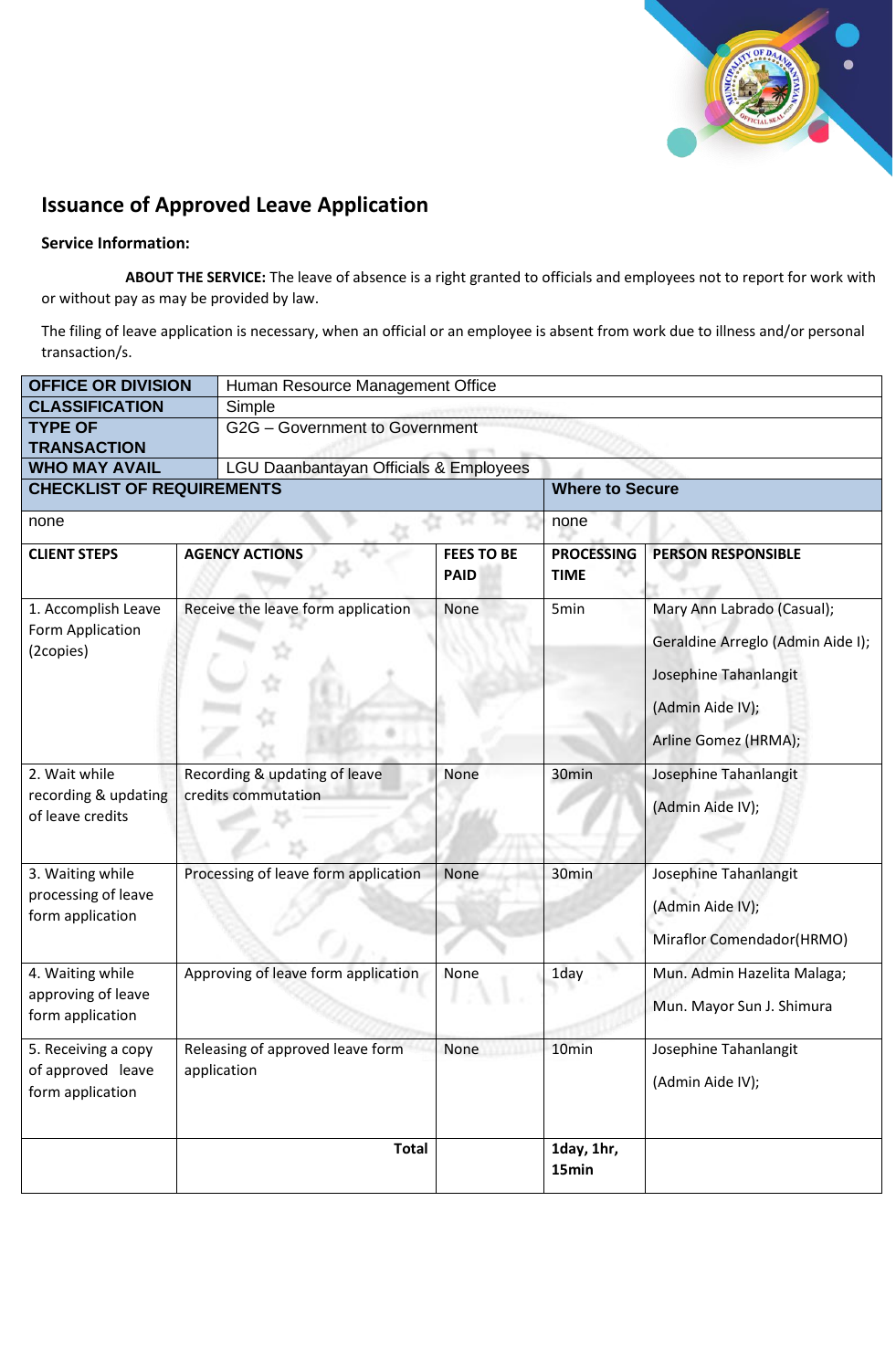

## **Issuance of Approved Monetization of Leave Credits Application**

#### **Service Information:**

**ABOUT THE SERVICE:** The filing of monetization of leave credits application is one way for augmenting the financial deficiency of an official or an employee.

| <b>OFFICE OR DIVISION</b>                                                                                                                 |  | Human Resource Management Office                                                                                          |                                  |                                   |                                                                                                                                         |  |  |
|-------------------------------------------------------------------------------------------------------------------------------------------|--|---------------------------------------------------------------------------------------------------------------------------|----------------------------------|-----------------------------------|-----------------------------------------------------------------------------------------------------------------------------------------|--|--|
| <b>CLASSIFICATION</b>                                                                                                                     |  | Simple                                                                                                                    |                                  |                                   |                                                                                                                                         |  |  |
| <b>TYPE OF TRANSACTION</b>                                                                                                                |  | G2G - Government to Government                                                                                            |                                  |                                   |                                                                                                                                         |  |  |
| <b>WHO MAY AVAIL</b>                                                                                                                      |  | LGU Daanbantayan Officials & Employees                                                                                    |                                  |                                   |                                                                                                                                         |  |  |
| <b>CHECKLIST OF REQUIREMENTS</b>                                                                                                          |  |                                                                                                                           |                                  | <b>Where to Secure</b>            |                                                                                                                                         |  |  |
| none                                                                                                                                      |  |                                                                                                                           |                                  | none                              |                                                                                                                                         |  |  |
| <b>CLIENT STEPS</b>                                                                                                                       |  | <b>AGENCY ACTIONS</b>                                                                                                     | <b>FEES TO BE</b><br><b>PAID</b> | <b>PROCESSIN</b><br><b>G TIME</b> | <b>PERSON RESPONSIBLE</b>                                                                                                               |  |  |
| 1. Accomplish Leave Form<br>Application for the<br>monetization of leave credits<br>(2copies)                                             |  | Receive the leave form application for<br>the monetization of leave credits                                               | None                             | 10 <sub>min</sub>                 | Mary Ann Labrado (Casual);<br>Geraldine Arreglo (Admin Aide<br>I);<br>Josephine Tahanlangit<br>(Admin Aide IV);<br>Arline Gomez (HRMA); |  |  |
| 2. Wait while recording &<br>updating of leave credits for<br>the monetization of leave<br>credits                                        |  | Recording & updating of leave credits<br>commutation for the monetization of<br>leave credits                             | None                             | 30min                             | Josephine Tahanlangit<br>(Admin Aide IV);                                                                                               |  |  |
| 3. Waiting while processing of<br>leave form application                                                                                  |  | Processing of leave form application                                                                                      | None                             | 30 <sub>min</sub>                 | Josephine Tahanlangit<br>(Admin Aide IV);<br>Miraflor Comendador(HRMO)                                                                  |  |  |
| 4. Waiting while printing for<br>the certification of leave<br>credits                                                                    |  | Printing for certification of leave credits                                                                               | None                             | 30 <sub>min</sub>                 | Josephine Tahanlangit<br>(Admin Aide IV);<br>Miraflor Comendador(HRMO)                                                                  |  |  |
| 5. Waiting while approving of<br>leave form application for<br>availing the monetization of<br>leave credits                              |  | Approving of leave form application for<br>the monetization of leave credits                                              | None                             | 2days                             | Mun. Mayor Sun J. Shimura                                                                                                               |  |  |
| 6. Receiving a copy of<br>approved leave form<br>application for the<br>monetization of leave credits<br>& certification of leave credits |  | Releasing of approved leave form<br>application for the monetization of leave<br>credits & certification of leave credits | None                             | 10 <sub>min</sub>                 | Josephine Tahanlangit<br>(Admin Aide IV);<br>Miraflor Comendador(HRMO)                                                                  |  |  |
|                                                                                                                                           |  | <b>Total</b>                                                                                                              |                                  | 2days, 1hr,<br>50 <sub>min</sub>  |                                                                                                                                         |  |  |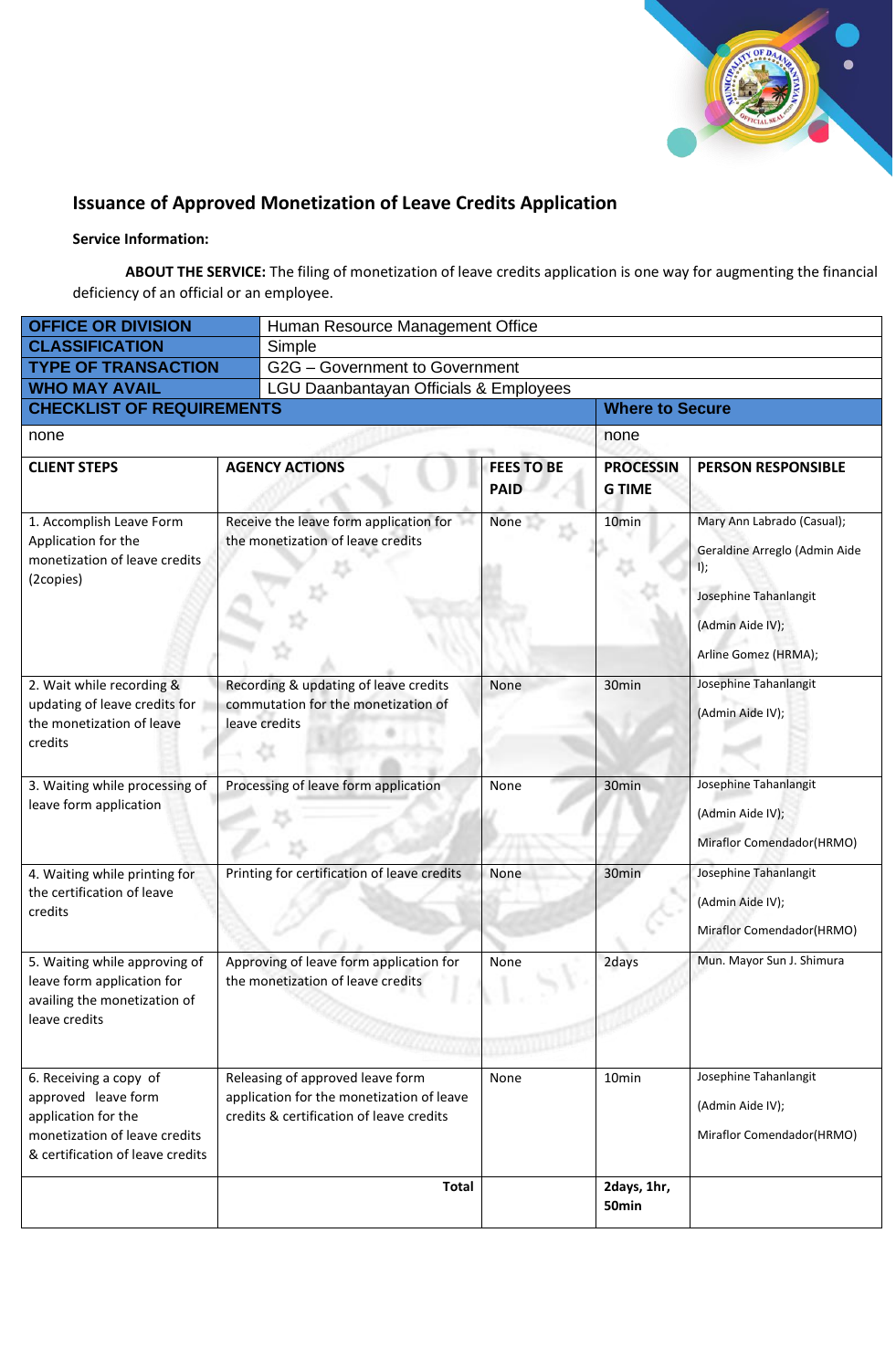

## **Issuance of Terminal Leave Benefit (TLB)**

#### **Service Information:**

**ABOUT THE SERVICE:** The filing of terminal leave benefit application will be granted for the separated or retired official or employee from the service for the unused accumulated leave credits

| <b>OFFICE OR DIVISION</b>                                                                                                        |         | Human Resource Management Office                                                                                   |                                  |                        |                                                                                                         |  |  |
|----------------------------------------------------------------------------------------------------------------------------------|---------|--------------------------------------------------------------------------------------------------------------------|----------------------------------|------------------------|---------------------------------------------------------------------------------------------------------|--|--|
| <b>CLASSIFICATION</b>                                                                                                            |         | Complex                                                                                                            |                                  |                        |                                                                                                         |  |  |
| <b>TYPE OF TRANSACTION</b>                                                                                                       |         | G2G - Government to Government                                                                                     |                                  |                        |                                                                                                         |  |  |
| <b>WHO MAY AVAIL</b>                                                                                                             |         | LGU Daanbantayan Separated/Retired Officials & Employees                                                           |                                  |                        |                                                                                                         |  |  |
| <b>CHECKLIST OF REQUIREMENTS</b>                                                                                                 |         | <b>Where to Secure</b>                                                                                             |                                  |                        |                                                                                                         |  |  |
| Approved Letter of Intent for Retirement                                                                                         |         |                                                                                                                    | Office of the Mayor              |                        |                                                                                                         |  |  |
| <b>Signed Municipal Clearance</b>                                                                                                |         |                                                                                                                    | <b>OHRM</b>                      |                        |                                                                                                         |  |  |
| <b>GSIS Clearance</b>                                                                                                            |         |                                                                                                                    | GSIS                             |                        |                                                                                                         |  |  |
| <b>CLIENT S+EPS</b>                                                                                                              |         | <b>AGENCY ACTIONS</b>                                                                                              | <b>FEES TO BE</b><br><b>PAID</b> | <b>PROCESSING TIME</b> | <b>PERSON RESPONSIBLE</b>                                                                               |  |  |
| 1. Requests for Terminal Leave Benefit                                                                                           |         |                                                                                                                    |                                  |                        |                                                                                                         |  |  |
| 1.Submit approved<br>Letter Of Intent (LOI)<br>for retirement, for<br><b>Terminal Leave Benefit</b><br>(TLB) Application         | intent  | 1. Checked approved letter of                                                                                      | None                             | 5min                   | Josephine Tahanlangit<br>(Admin Aide IV);<br>Arline Gomez(HRMA)<br><b>Miraflor Comendador</b><br>(HRMO) |  |  |
| 2. Receive the ff.:<br>a. mun clearance -<br>2copies<br>b.leave form-2copies<br>c. GSIS Separation/<br><b>Retirement Form</b>    |         | 2. Issuance of ff.:<br>a. clearance 2copies)<br>b. leave form (2copies)<br>c. GSIS Retirement /<br>Separation Form | None                             | 20min                  | Arline Gomez (HRMA)<br><b>Miraflor Comendador</b><br>(HRMO)                                             |  |  |
| 3. Submit the ff.:<br>a. Accomplished CSC<br>Form No. 6 (Leave<br>Form) (2copies)<br>b. Signed & approved<br>municipal clearance |         | 3. Receive and verify the<br>accomplished leave form<br>(2copies), signed & approved<br>municipal clearance        | None                             | 30 <sub>min</sub>      | Josephine Tahanlangit<br>(Admin Aide IV);<br>Miraflor Comendador<br>(HRMO);                             |  |  |
| 4. Waiting for the<br>updating & printing of<br>leave credits<br>commutation                                                     | (3sets) | 4. Updating & printing of<br>leave credits commutation                                                             | None                             | 30min                  | Josephine Tahanlangit<br>(Admin Aide IV);<br><b>Miraflor Comendador</b><br>(HRMO);                      |  |  |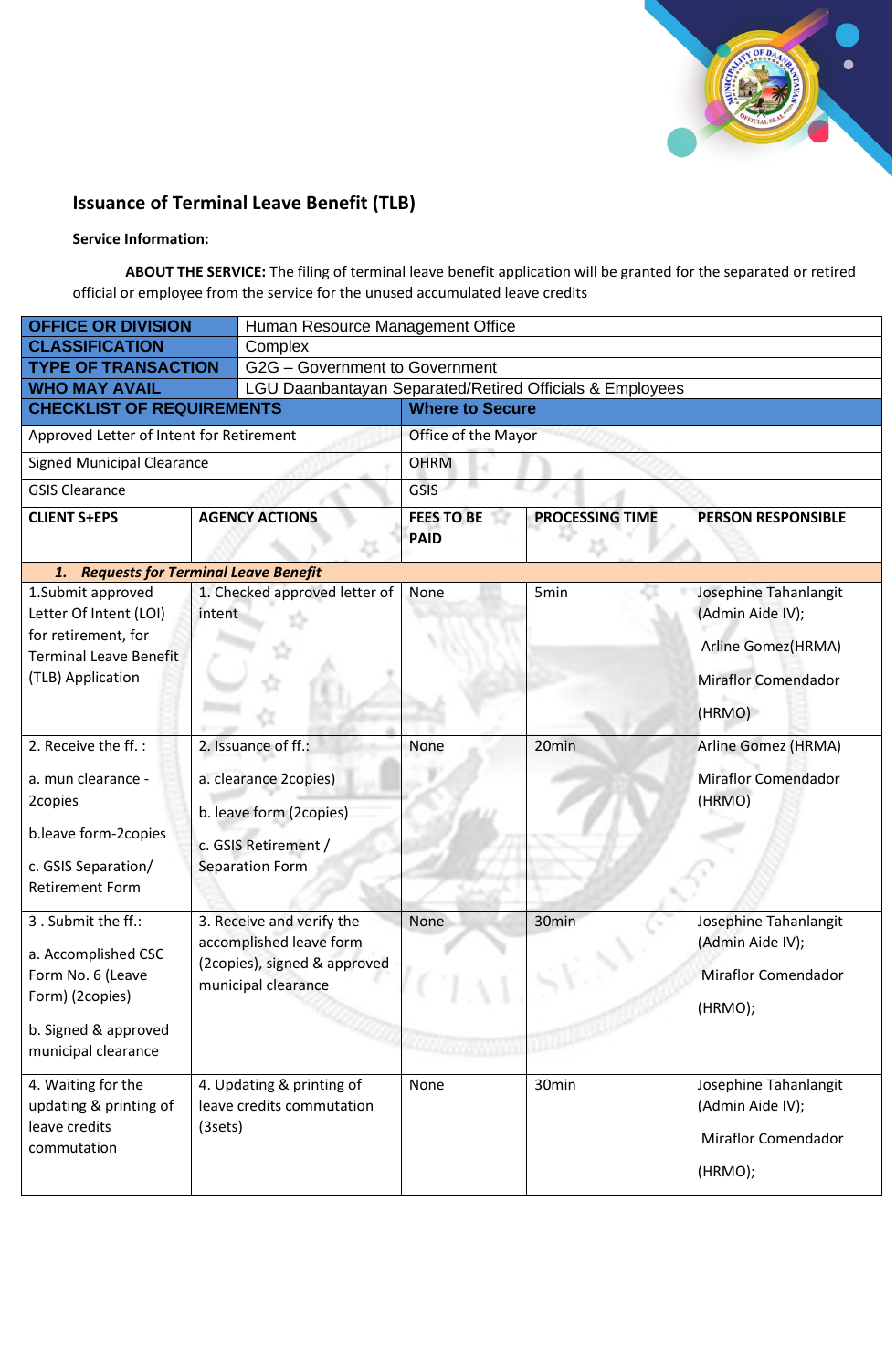

| 5. Waiting for the<br>signed leave credits<br>commutation<br>6. Waiting for the<br>processing & printing<br>of evaluation<br>worksheet on<br>accumulated leave<br>credits for<br>commutation (3sets                                                                           | 5. Signed leave credits<br>commutation<br>6. Recording & printing of<br>evaluation worksheet on<br>accumulated leave credits for<br>commutation (3sets)                                                                                       | None | 10min<br>2days | Josephine Tahanlangit<br>(Admin Aide IV);<br><b>Miraflor Comendador</b><br>(HRMO);<br>Josephine Tahanlangit<br>(Admin Aide IV);<br><b>Miraflor Comendador</b><br>(HRMO); |
|-------------------------------------------------------------------------------------------------------------------------------------------------------------------------------------------------------------------------------------------------------------------------------|-----------------------------------------------------------------------------------------------------------------------------------------------------------------------------------------------------------------------------------------------|------|----------------|--------------------------------------------------------------------------------------------------------------------------------------------------------------------------|
| 7. Waiting while<br>checking the printed<br>evaluation worksheet<br>on accumulated leave<br>credits for<br>commutation (3sets)                                                                                                                                                | 7. Checking the printed<br>evaluation worksheet on<br>accumulated leave credits for<br>commutation (3sets)                                                                                                                                    | None | 1day           | Josephine Tahanlangit<br>(Admin Aide IV);<br><b>Miraflor Comendador</b><br>(HRMO);                                                                                       |
| 8. Waiting for the<br>computation of money<br>value for terminal<br>leave benefit (3sets)                                                                                                                                                                                     | 8. Computation of money<br>value for terminal leave<br>benefit (3sets)                                                                                                                                                                        | None | 30min          | Josephine Tahanlangit<br>(Admin Aide IV);<br><b>Miraflor Comendador</b><br>(HRMO);                                                                                       |
| 9. Waiting for the<br>recording & processing<br>of leave form<br>application for the<br>monetization of leave<br>credits                                                                                                                                                      | 9. Recording & processing of<br>leave form application for<br>the monetization of leave<br>credits                                                                                                                                            | None | 15min          | Josephine Tahanlangit<br>(Admin Aide IV);<br><b>Miraflor Comendador</b><br>(HRMO);                                                                                       |
| 10. Waiting for the<br>approval of the ff.:<br>a. Leave form<br>application for the<br>monetization of leave<br>credits<br>b. Evaluation<br>worksheet on<br>accumulated leave<br>credits for<br>commutation<br>c. Computation of<br>money value for<br>terminal leave benefit | 10. Approval of ff.:<br>a. Leave form application for<br>the monetization of leave<br>credits<br>b. Evaluation worksheet on<br>accumulated leave credits for<br>commutation<br>c. Computation of money<br>value for terminal leave<br>benefit | None | 1day           | Mayor SUN J. SHIMURA                                                                                                                                                     |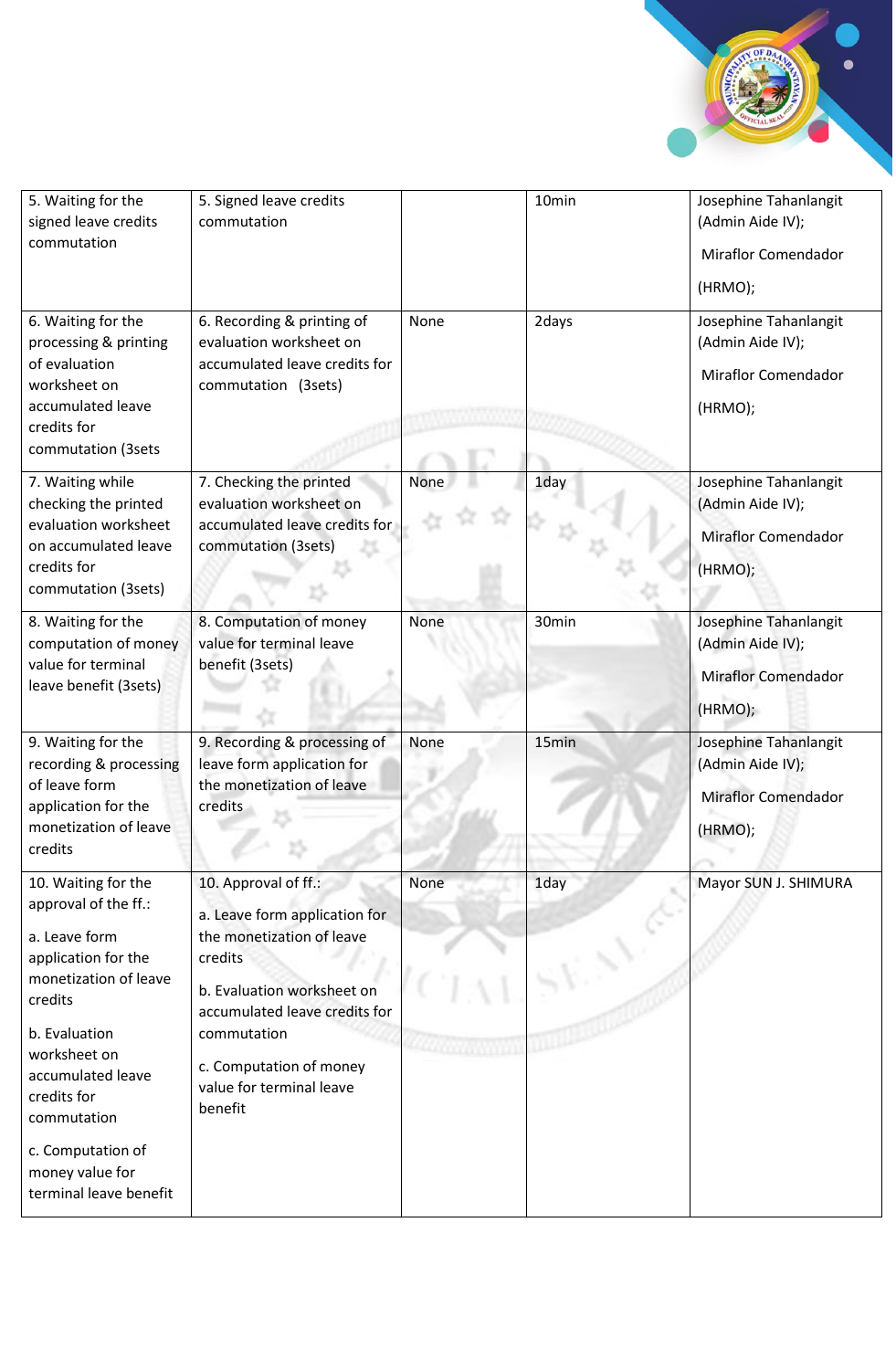

| 11. Processing of<br>separation/retirement<br>in the GSIS                                                     | 11. Waiting for the<br>submission of GSIS clearance                                                                                                                                                                                                                                                                                                                                                                                                                                                                                                                                        | None | 30days upon receipt<br>of application of<br>separation/retirement | GSIS                                                                               |
|---------------------------------------------------------------------------------------------------------------|--------------------------------------------------------------------------------------------------------------------------------------------------------------------------------------------------------------------------------------------------------------------------------------------------------------------------------------------------------------------------------------------------------------------------------------------------------------------------------------------------------------------------------------------------------------------------------------------|------|-------------------------------------------------------------------|------------------------------------------------------------------------------------|
| 12. Submission of GSIS<br>clearance                                                                           | 12. Receive & verify GSIS<br>clearance                                                                                                                                                                                                                                                                                                                                                                                                                                                                                                                                                     | None | 10min                                                             | Josephine Tahanlangit<br>(Admin Aide IV);<br><b>Miraflor Comendador</b><br>(HRMO); |
| 13. Waiting for the<br>processing & printing<br>of obligation slip &<br>voucher for Terminal<br>Leave Benefit | 13. Processing & printing of<br>obligation slip & voucher for<br>Terminal Leave Benefit w/<br>attached supporting<br>documents:                                                                                                                                                                                                                                                                                                                                                                                                                                                            | None | 1hr                                                               | Josephine Tahanlangit<br>(Admin Aide IV);<br><b>Miraflor Comendador</b><br>(HRMO); |
| 14. Waiting for the<br>attachment of<br>documents                                                             | 14. Attached the ff.<br>documents to the printed<br><b>Obligation Slip &amp; Voucher:</b><br>a) signed letter of intent for<br>separation/retirement<br>b) approve leave form<br>application for terminal leave<br>pay<br>c. signed & certified leave<br>credits commutation<br>d. signed & approved<br>evaluation worksheet on<br>accumulated leave credits for<br>commutation<br>e. Signed & approved<br>computation of money value<br>for terminal leave benefit<br>f. GSIS clearance<br>g. Latest salary adjustment<br>h. latest Statement of Assets,<br>Liabilities & Networth (SALN) | None | 2hrs                                                              | Josephine Tahanlangit<br>(Admin Aide IV);<br><b>Miraflor Comendador</b><br>(HRMO); |
| 15. Waiting for the<br>checking & review of<br>the attachments                                                | 15. Check & review the<br>attached documents in the<br>Obligation Slip & Voucher for<br><b>Terminal Leave Benefits</b>                                                                                                                                                                                                                                                                                                                                                                                                                                                                     | None | 2hrs                                                              | <b>Miraflor Comendador</b><br>(HRMO);                                              |
| 16. Waiting for the<br>forwarding of the                                                                      | 16. Forward the Obligation<br>Slip & Voucher for terminal<br>leave benefit with complete                                                                                                                                                                                                                                                                                                                                                                                                                                                                                                   | None | 30min                                                             | Josephine Tahanlangit<br>(Admin Aide IV);                                          |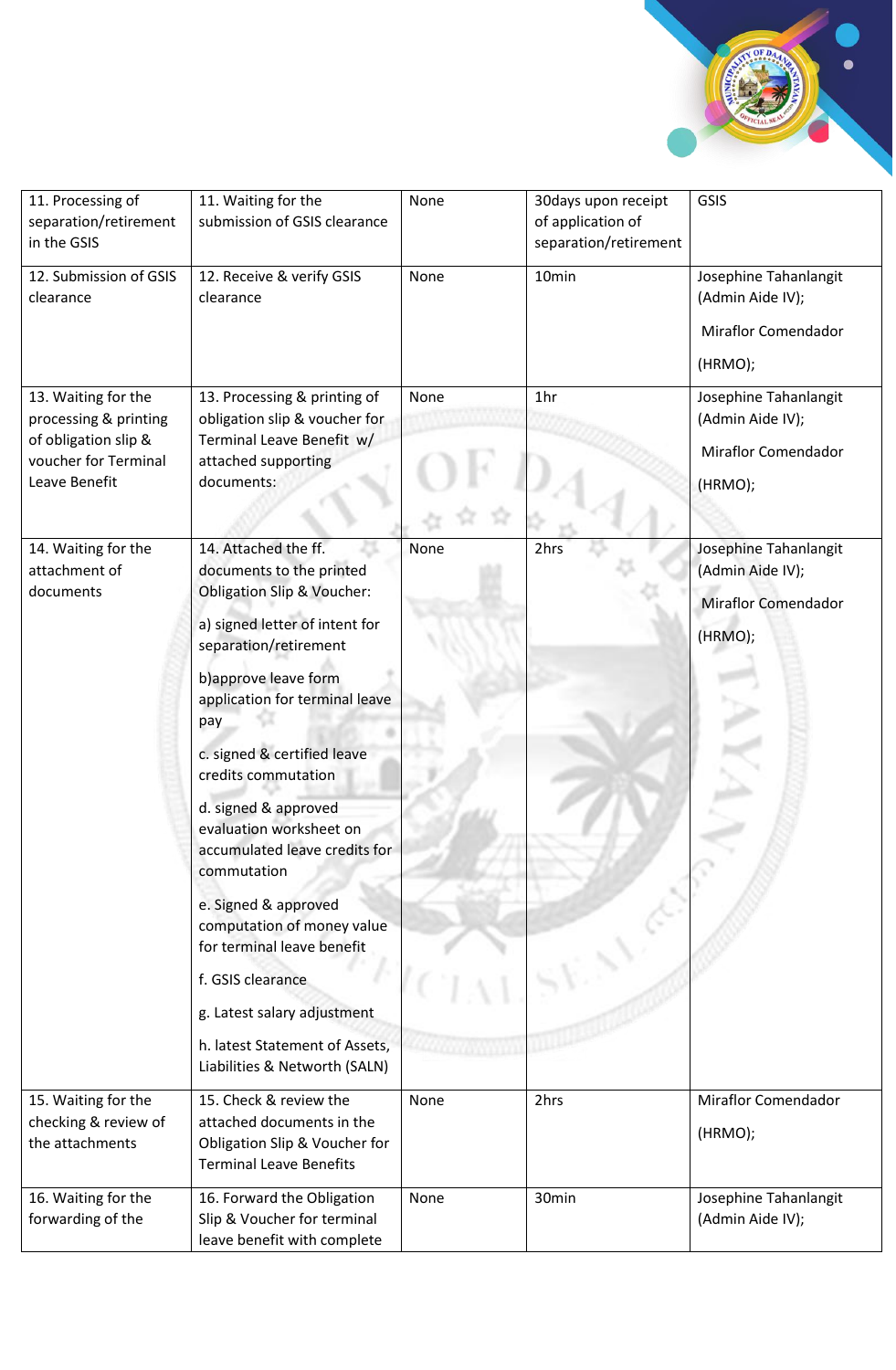

|                                                                                                                                  | application                                                                                                                                                                        |      |                 |                                                                                   |
|----------------------------------------------------------------------------------------------------------------------------------|------------------------------------------------------------------------------------------------------------------------------------------------------------------------------------|------|-----------------|-----------------------------------------------------------------------------------|
| 18. Waiting for the<br>recording & issuance of                                                                                   | 18. Record & issue funds<br>appropriation attached to                                                                                                                              | None | 30min           | Rommel Condino (Budget<br>Officer I);                                             |
| funds appropriation to                                                                                                           | the Obligation Slip & voucher                                                                                                                                                      |      |                 | Marissa M. Cruz                                                                   |
| support for the TLB<br>claim                                                                                                     | for Terminal Leave Benefit<br>Application                                                                                                                                          |      |                 | (Mun Budget Officer)                                                              |
| 19. Waiting for the<br>forwarding of TLB<br>claim to the<br><b>Accounting Office</b>                                             | 19. Forward the obligation<br>slip & voucher with complete<br>attached supporting<br>documents, for Terminal<br>Leave Benefit in the<br>accounting office                          | None | 10min           | Jessah Mondejar<br>(Admin Aide I);<br><b>Rommel Condino (Budget</b><br>Officer I) |
| <b>ACCOUNTING OFFICE</b>                                                                                                         |                                                                                                                                                                                    |      |                 |                                                                                   |
|                                                                                                                                  |                                                                                                                                                                                    |      |                 |                                                                                   |
| 20. waiting for the<br>receiving & checking of<br>voucher for the TLB<br>claim                                                   | 20. Receive & check<br>obligation slip & voucher<br>with complete attached<br>supporting documents, for<br>Terminal Leave Benefit in<br>the accounting office                      | None | 1 <sub>hr</sub> | Jerome Moralde<br>(Admin Aide I);<br>Ronelo V. Dapat<br>(Municipal Accountant)    |
| 21. Waiting for the<br>recording & issuance of<br>availability of funds to<br>be attached in the<br>voucher for the TLB<br>claim | 21. Recording, issuance of<br>availability of funds &<br>attached to obligation slip &<br>voucher with complete<br>attached supporting<br>documents, for Terminal<br>Leave Benefit | None | 1hr             | Jerome Moralde<br>(Admin Aide I);<br>Ronelo V. Dapat<br>(Municipal Accountant)    |
| 22. Waiting for the<br>forwarding of TLB<br>claim in the Treasurer's<br>Office<br><b>TREASURERS OFFICE</b>                       | 22. Forward the obligation<br>slip & voucher with its<br>complete supporting<br>documents for the terminal<br>leave benefit in the<br>Treasurer's Office                           | None | 30min           | Jerome Moralde<br>(Admin Aide I)                                                  |